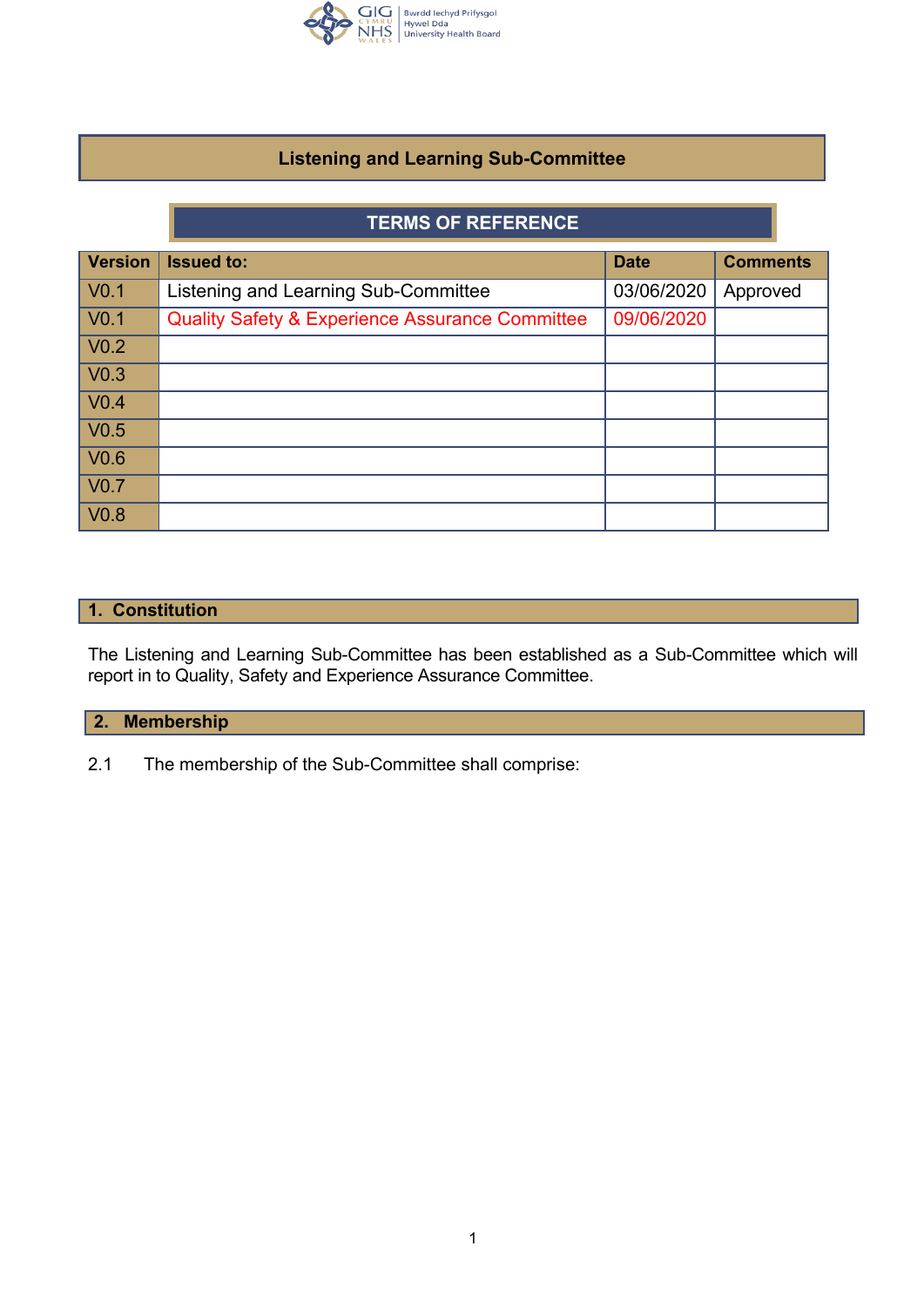| <b>Title</b>                                                                      |  |  |  |
|-----------------------------------------------------------------------------------|--|--|--|
| <b>Core Membership</b>                                                            |  |  |  |
| Health Board Chair (Chair)                                                        |  |  |  |
| Independent Member (Vice Chair)                                                   |  |  |  |
| <b>Independent Member</b>                                                         |  |  |  |
| Deputy Medical Director (Acute Services)                                          |  |  |  |
| Associate Medical Director (Primary Care & Community)                             |  |  |  |
| Associate Medical Director (Quality and Safety)                                   |  |  |  |
| Assistant Director (Legal Services/Patient Experience) (Lead Officer)             |  |  |  |
| Assistant Director of Nursing (Quality Improvement/Service Transformation)        |  |  |  |
| Assistant Director of Nursing (Operational Nursing & Quality Acute Services)      |  |  |  |
| Clinical Director, Therapies and Health Science                                   |  |  |  |
| Senior Member Triumvirate Team - Mental Health/Learning Disabilities              |  |  |  |
| Head of Quality & Governance                                                      |  |  |  |
| <b>Concerns Manager</b>                                                           |  |  |  |
| Head of Legal Services/Solicitor                                                  |  |  |  |
| <b>Patient Experience Manager</b>                                                 |  |  |  |
| Head of Health, Safety & Security                                                 |  |  |  |
| Ombudsman Liaison Manager                                                         |  |  |  |
| Risk & Assurance representative                                                   |  |  |  |
| TService representatives – invited according to agenda                            |  |  |  |
| The membership of the Sub-Committee will be reviewed on an annual basis (6 months |  |  |  |

The membership of the Sub-Committee will be reviewed on an annual basis (6 months initially).

# **3. Quorum and Attendance**

- 3.1 A quorum shall consist of a minimum of 5 members, one of whom must be the Chair or Vice Chair).
- 3.2 Any senior officer of the UHB or partner organisation may, where appropriate, be invited to attend, for either all or part of a meeting, to assist with discussions on a particular matter.
- 3.3 Should any officer member be unavailable to attend, they may nominate a deputy to attend in their place subject to the agreement of the Chair.
- 3.4 The Sub-Committee may ask any or all of those who normally attend but who are not members to withdraw to facilitate open and frank discussion of particular matters.

#### **4. Purpose**

2.2

- 4.1 The Sub-Committee will provide clinical teams across the Health Board with a forum to share and scrutinise learning from concerns arising from the following, and to share innovation and good practice:
	- Complaints;
	- Incidents and near misses;
	- Inquests
	- Claims;
	- Clinical Audit;
	- Patient Stories and experience feedback;
	- Surveys;
	- WAO and Internal Audit Reports: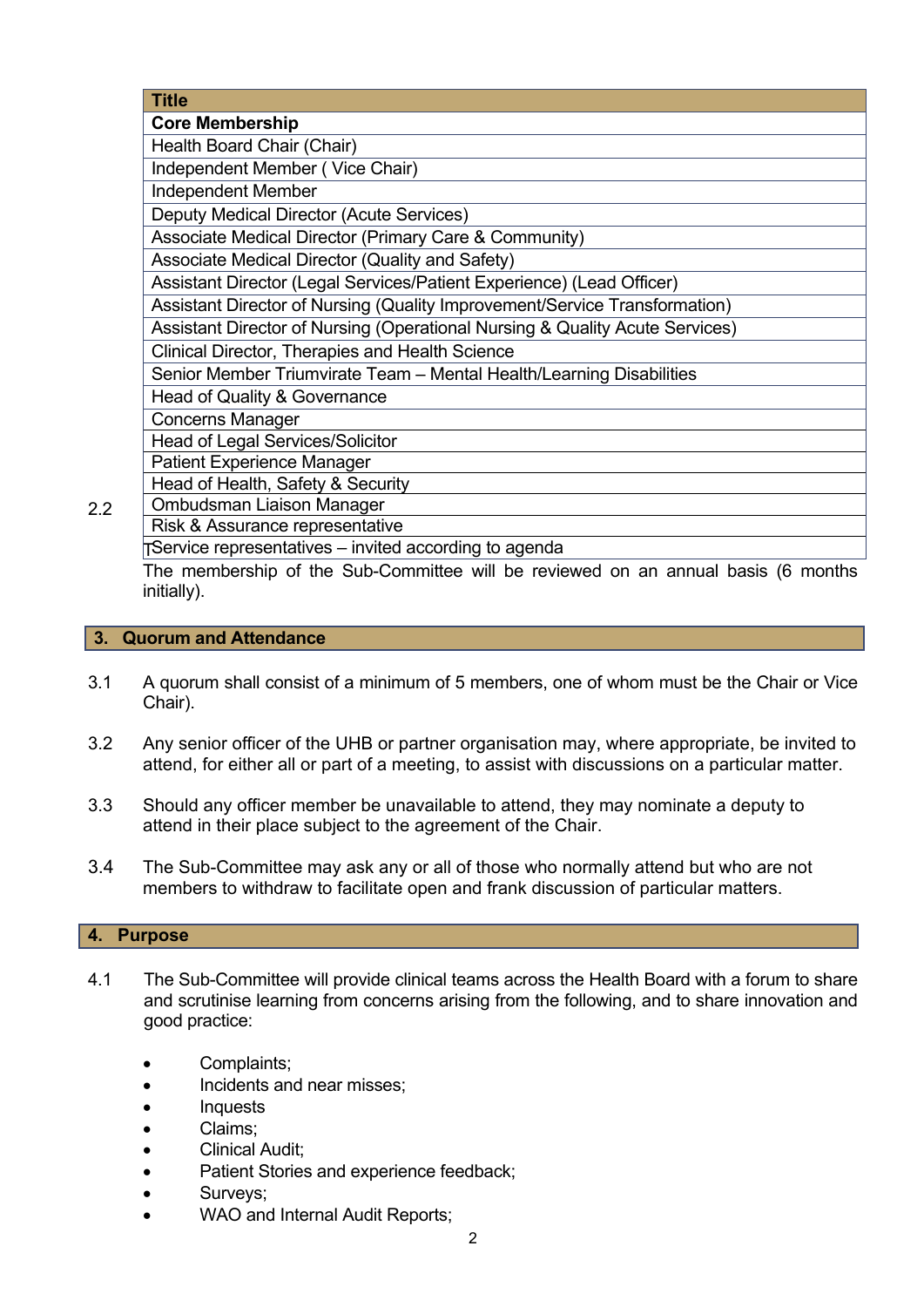- External reports e.g. CHC
- Fundamentals of Care Surveys;
- National Audit Reports;
- Learning from national agencies, e.g. NPSA.
- 4.2 The Sub-Committee will also provide a forum to promote changes and innovations to service delivery and ensure that best practice is shared and areas of concern are highlighted and communicated to the responsible officer or Board Committee/Working Group.
- 4.3 The Sub-Committee is responsible for triangulating data, and identifying themes/emerging trends.
- 4.4 The Sub-Committee will identify learning points and changes to practice evolving from investigation and review of concerns, and identifying themes and trends arising out of this work. This will help provide the Health Board with assurance that current and emerging clinical risks are identified and robust management plans are in place and any learning from concerns is applied to these risks as part of this management. It will also provide a platform for the data streams from the many patient experience mechanisms to be reviewed to ensure that any learning or suggestions and changes can be considered and contribute to any changes to practice and service developments.

## **5. Key Responsibilities**

- 5.1 Ensure that the learning from the investigation of concerns (incidents, complaints and claims, health and safety incidents) is shared with and communicated with clinical teams across the Health Board.
- 5.2 Ensure that the patient experience informs the evaluation of known or emerging concerns or challenges with clinical services, and solutions to improve the quality and safety of the services provided by the Health Board.
- 5.3 To provide a safe and open forum for peer review and support for the investigation processes and recommendations or learning arising from this work.
- 5.4 Identify themes and trends from feedback, external reviews and through other patient experience mechanisms such as surveys and patient stories. These will be represented by speciality, ward, clinical area, directorate and hospital.
- 5.5 Request 'deep dive' reviews into any areas of concern highlighted by the review of emerging themes/trends. Escalate any immediate areas of concern to the relevant group/committee or senior staff, as appropriate.
- 5.6 Consider actions that have been or are proposed to be implemented following investigations into concerns and consider where actions can be shared with other services to ensure that best practice and improvements to the quality and safety of patients and learning is disseminated across the Health Board.
- 5.7 Receive assurance on development of lessons learnt actions plans following external review, such as PSOW; HIW; Audit, CHC, and a compliance check review process, to ensure ongoing monitoring and implementation.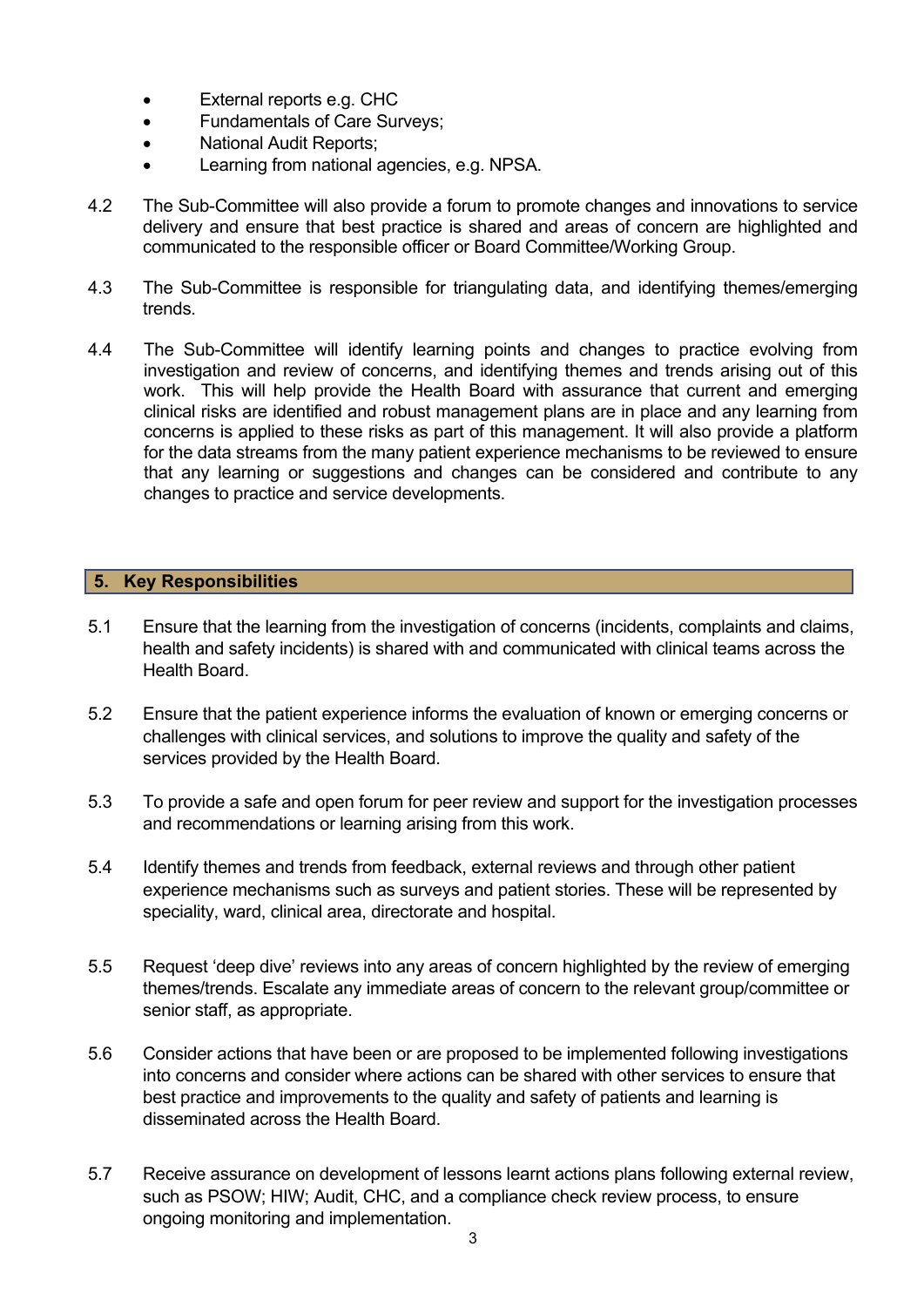- 5.8 Seek assurance reports from relevant partnerships, and consider the actions required in relation to any issues identified.
- 5.9 Agree issues to be escalated to Directorate and Health Board Governance and Assurance Committees with suggestions for action.

### **6. Agenda and Papers**

- 6.1 The Sub-Committee Secretary is to hold an agenda setting meeting with the Chair and/or the Vice Chair, at least **two** weeks before the meeting date.
- 6.2 The agenda will be based around the work plan and action log from previous meetings, issues emerging throughout the year and requests from Sub-Committee members. Following approval, the agenda and timetable for papers will be circulated to all members.
- 6.4 The agenda and papers for meetings will be distributed **seven** days in advance of the meeting.
- 6.5 The minutes and action log will be circulated to members within **Seven** days to check the accuracy.
- 6.6 Members must forward amendments to the Secretary within the next **seven** days. The Secretary will then forward the final version to the Chair for approval.

#### **7. Frequency of Meetings**

7.1 The Sub-Committee will meet monthly and shall agree an annual schedule of meetings.

#### **8. Accountability, Responsibility and Authority**

- 8.1 The Sub-Committee will be accountable to the Quality, Safety and Experience Assurance Committee for its performance in exercising the functions set out in these terms of reference.
- 8.2 The Sub-Committee shall embed the UHB's vision, corporate standards, priorities and requirements, e.g. equality and human rights, through the conduct of its business.

#### **9. Reporting**

- 9.1 The Sub-Committee through its Chair and members, shall work closely with the Directorate Governance Committees, to provide evidence of learning, assurance and emerging clinical risks to the Board through the:
	- 9.1.1 Timely reporting of emerging trends, themes and hotspots
	- 9.1.2 Sharing of learning from concerns and best practice
- 9.2 In doing so the work of the Sub-Committee shall contribute to the integration of good governance across the organisation, ensuing that all sources of assurance are incorporated.